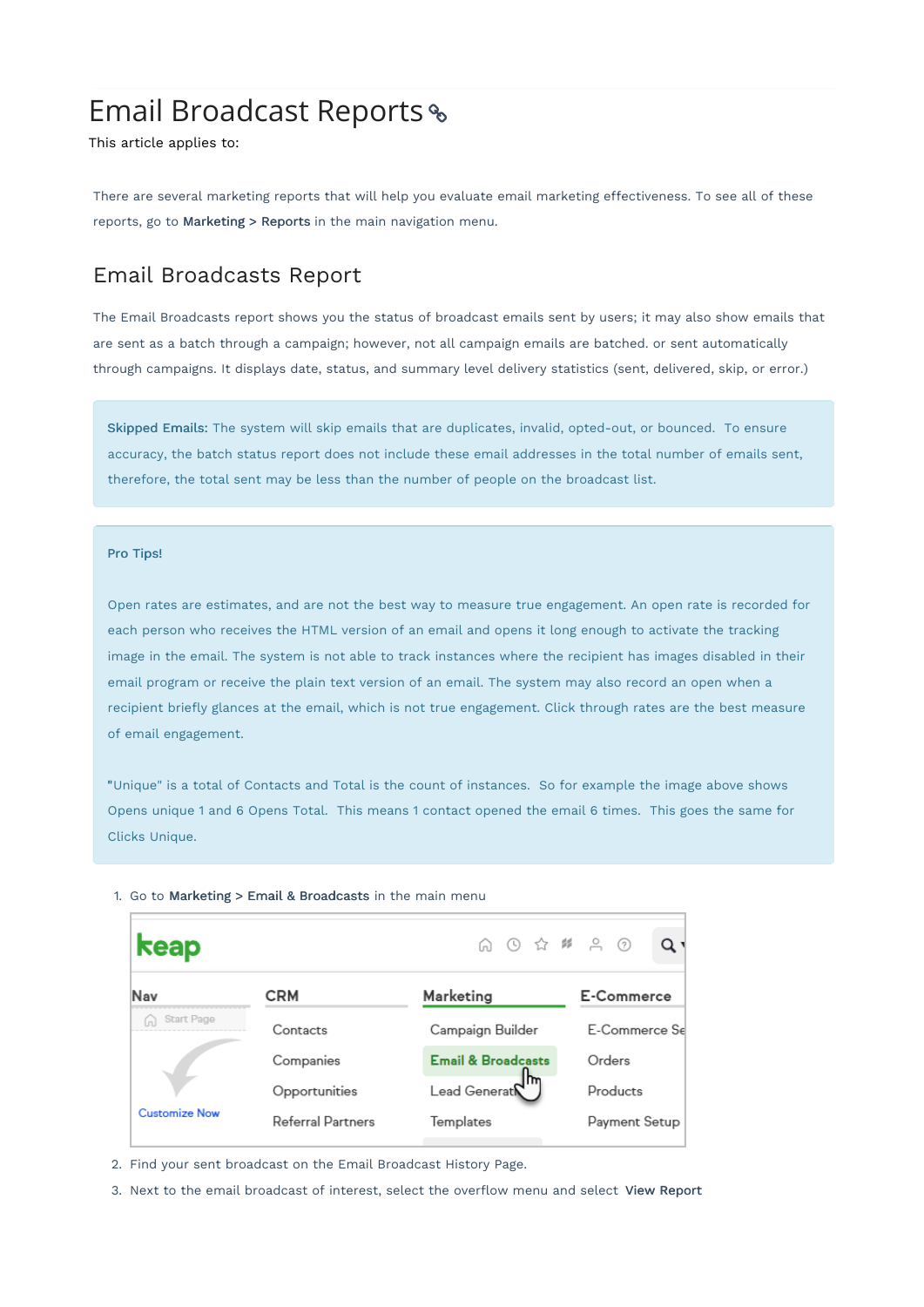

4. Click on a statistic to view a specific segment of the broadcast group (i.e. opened , clicked, bounced, etc.)

| <b>Email Information</b>                    | <b>Broadcast stats</b>                                                                                                                                                                                                                                                                                                                                                 |      |
|---------------------------------------------|------------------------------------------------------------------------------------------------------------------------------------------------------------------------------------------------------------------------------------------------------------------------------------------------------------------------------------------------------------------------|------|
| Created<br>Tue, Jun 5, 2018, 09:38 AM       | 1 Total delivered                                                                                                                                                                                                                                                                                                                                                      | 100% |
| From<br>The logged-in user<br>To            | 6 Opens (Total)<br>Opens (Unique)                                                                                                                                                                                                                                                                                                                                      | 100% |
| O<br>Subject<br>Test                        | O Clicks (Unique)<br>O Clicks (Total)                                                                                                                                                                                                                                                                                                                                  | 0%   |
| Body<br>View email                          | O Unopened                                                                                                                                                                                                                                                                                                                                                             | 0%   |
| Current status <sup>1</sup><br>Sent         | $O$ Opt-ins                                                                                                                                                                                                                                                                                                                                                            | 0%   |
| Start time<br>Tue, Jun 5, 2018, 09:38 AM    | O Opt-outs                                                                                                                                                                                                                                                                                                                                                             | 0%   |
| End time<br>Tue, Jun 5, 2018, 09:38 AM      | O Bounces                                                                                                                                                                                                                                                                                                                                                              | 0%   |
| <b>Emails pending</b><br>$\mathbf{0}$       | $\underline{0}$ Complaints                                                                                                                                                                                                                                                                                                                                             | 0%   |
| <b>Emails sent</b><br>1<br>Emails skipped * | * Email addresses that are duplicates or that have one of the following statuses will be automatically skipped: opt-<br>out, non-marketable (never opted-in), invalid (improperly formatted), hard bounce (address does not exist). The<br>search that displays when the skipped count is clicked displays all Contacts that match any of this criteria.<br>Learn More |      |
| $\mathbf{0}$<br><b>Emails errored</b>       |                                                                                                                                                                                                                                                                                                                                                                        |      |
| $\mathbf{0}$                                |                                                                                                                                                                                                                                                                                                                                                                        |      |

#### Pro Tips!

To view the legacy broadcast report, click the button on the top right of the page and choose Legacy broadcast report. This option allows for you to further filter your reporting data and may be preferred for some customers.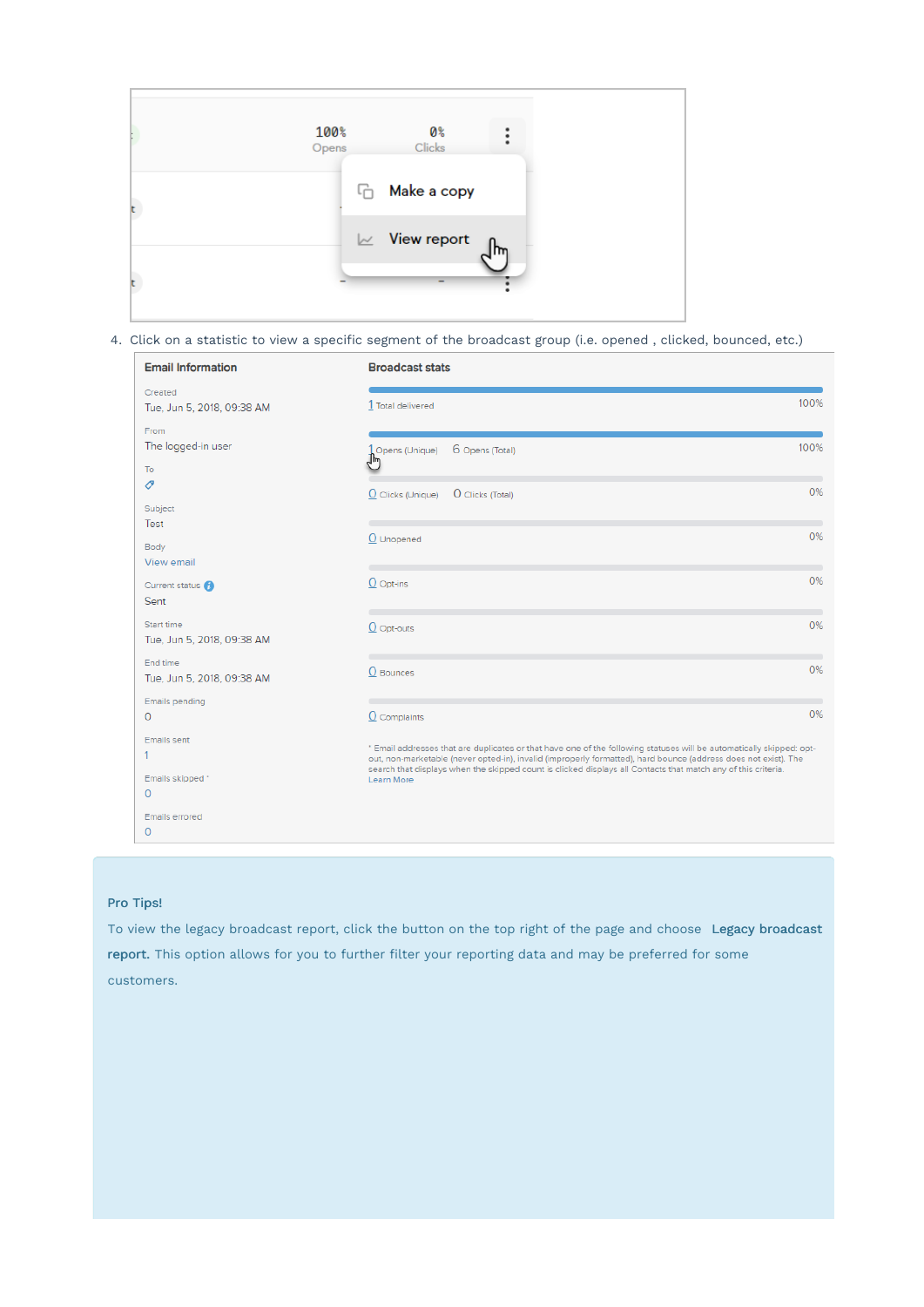| Draft |             | $\equiv$ Filter<br>□ Legacy broadcast report | m |
|-------|-------------|----------------------------------------------|---|
| Sent  | 0%<br>Opens | 0%<br>Clicks                                 |   |

- 1. You can also view broadcast email statistics by adding the Email Stats widget to your home page dashboard.
- 2. Select a Date Interval to create a single report which you can reference as time goes on

| Date Range                | $\sqrt{p}$ -                                                                                                        | $\blacksquare$                                                  |
|---------------------------|---------------------------------------------------------------------------------------------------------------------|-----------------------------------------------------------------|
| Date Interval             | Please select one<br>$\checkmark$                                                                                   |                                                                 |
| Date Custom Interval      | Please select one<br>Today<br>Last 7 Days<br>Last 30 Days                                                           | days ago and/or                                                 |
| <b>Reset Fl</b><br>Search | Last 90 Days<br>4 <sub>µ</sub><br>Last 12 Months<br>Next 7 Days<br>Next 30 Days<br>Next 90 Days<br><b>This Week</b> | 170.0.268596-hf-202008261705<br>You found an easter egg (Sudoku |

### Email Broadcast Conversion Summary

The email broadcast conversion summary report displays a statistical summary on a per-broadcast basis. It displays the number of emails sent, opened, clicked, opt-out, bounce, spam complaints, and double opt-ins.

### Click Through Percentage Search

The click through percentage search helps you identify the most engaged email recipients. It displays click through statistics on a per-person basis. You can filter this search by percentage range, number of emails sent, number of emails clicked, tags, and more.

Keap uses link tracking algorithms to detect web crawlers and bots that scan emails and click links. We filter bot activity out of your reports so that you have accurate data and insights. Our system also ensures that those bots don't get tagged or entered into campaign sequences, keeping your CRM organized.

### Email Status Search

The email status search report displays a list of people based on the status of their email address (i.e. bounce, optin, opt-out, etc.). You may use this search to clean up your database or to follow up with people who have bad email addresses in your system. Search by multiple criteria, including email status, last sent date, tags, and more. Click on Opt Status to view additional details.